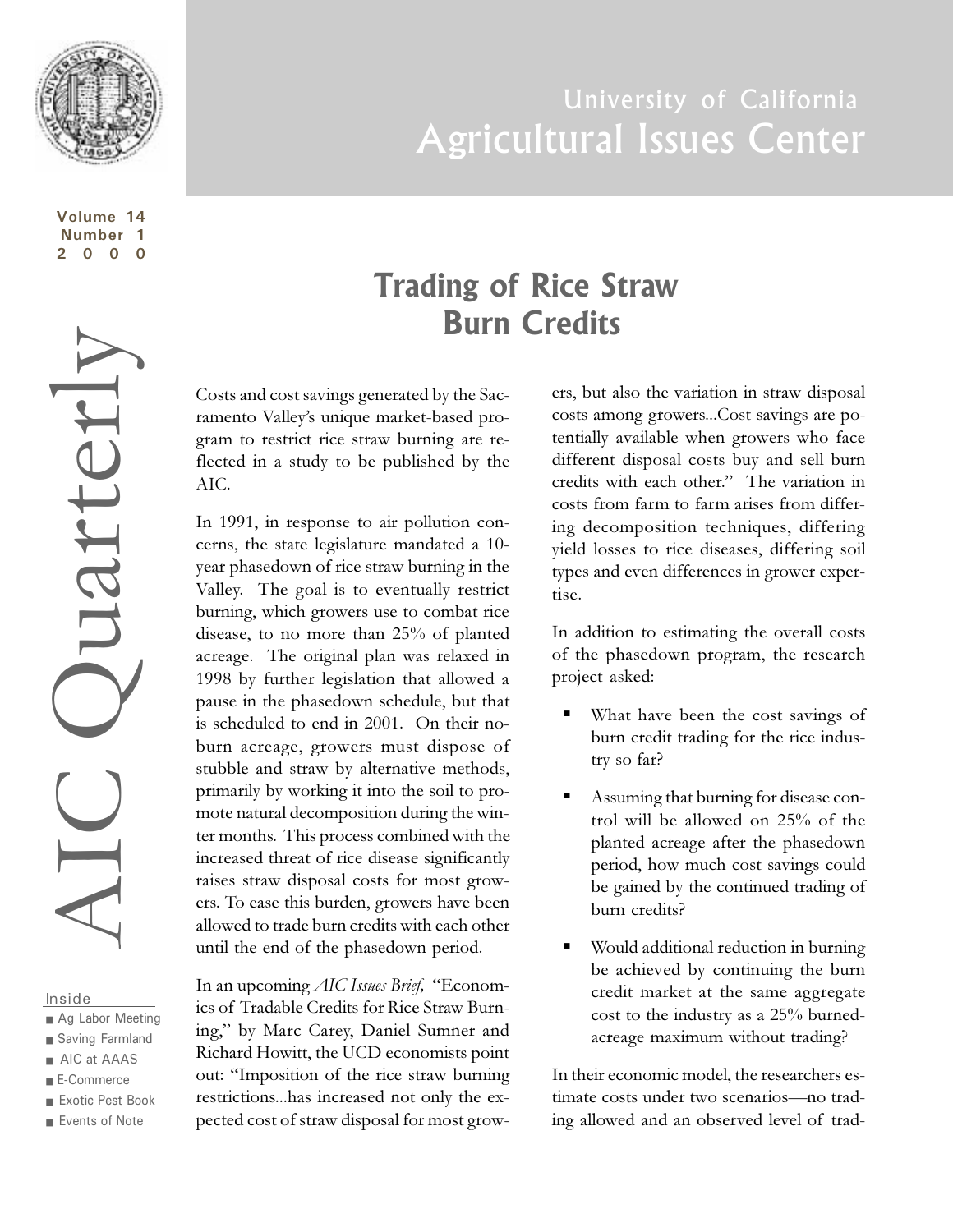#### **AIC Advisory Board**

William F. Allewelt, Jr., Vice Chair *President Emeritus, Tri Valley Growers*

Karen Caplan *President and CEO, Frieda's Inc.*

Dan Dooley, Chair *Attorney, Dooley and Herr*

Ralph Grossi *President, American Farmland Trust*

Betsy Marchand *Special Program Coordinator, Yolo County Flood Control and Water Conservation District*

Milenda G. Meders *Friends of Extension Owner/Operator, Madera County farm*

Jack Pandol *President*, *Grapery*

Henry Schacht *Agriculture Consultant and Writer*

Terry Scranton *Retired Executive Vice President Bank of America*

Brenda Jahns Southwick *Attorney California Farm Bureau Federation*

Dorcas Thille *Hansen Trust Advisory Board Owner, J.K. Thille Ranches*

Richard Zacky *Manager, Engineering and Development Zacky Farms*

#### **AIC Associate Directors**

 **Science and Technology** Julian M. Alston, *Professor Agricultural and Resource Economics UC Davis*

 **Inter national Trade** Colin A. Carter, *Professor Agricultural and Resource Economics UC Davis*

 **Resources and the Environment** Keith C. Knapp, *Professor Environmental Sciences UC Riverside*

 **Agribusiness Issues** Jerome B. Siebert, *Extension Specialist Agricultural and Resource Economics and Policy, UC Berkeley*

 **Rural-Urban Issues** Alvin D. Sokolow, *Extension Specialist Human and Community Development UC Davis*

**Commodity Policy and Market Issues** Daniel A. Sumner, *Professor Agricultural and Resource Economics UC Davis*

#### **AIC Staff**

Daniel A. Sumner, *Director* Ray Coppock, *Communications Specialist* Sandy Fisher, *Administrative Specialist* Karen Jetter*, Post Doctoral Researcher* Kathy Karg-Eichler*, Office Assistant* Marcia Kreith, *Program Analyst* Nick Kuminoff*, Grad. Research Assistant* Melissa Rose, *Business Manager* Laurie Treache*r, Administrative Assistant*

ing that is based on actual air quality district data. Straw decomposition costs, farm shares and other inputs to the model were based on 1997 data from a grower survey administered by the authors.

The model indicates that:

- § Total Valley-wide costs of rice straw disposal from 1992 through 1998 under the observed trading scenario are about \$28.8 million. Without trading, costs would have been about \$33.7 million.
- § Savings from burn credit trading increased as restrictions on burning tightened over the seven-year period. In 1998, the model estimated that burn credit trading at the observed level resulted in a cost savings for the industry of roughly \$900 thousand.
- § Assuming the continuation of observed trading levels, the indefinite extension of burn credit trading after the phasedown would be worth \$22 million to the Valley rice industry. (The present value of the annual cost savings was calculated at a 4% discount rate.) Besides the savings resulting from the trading itself, permitting the market to determine who burns how much acreage would save administrative costs.
- § For the same cost to the industry as a 75% phasedown of planted acres without the burn credit market, a phasedown of about 82% of planted acreage could be achieved with trading.  $\blacksquare$

Carey finishes his Ph.D. in UC Davis Department of Agricultural and Resource Economics this winter and is now an economic consultant in Denver, Colorado. Sumner and Howitt are professors of agricultural economics at UC Davis, and Sumner is AIC director. *AIC Issues Brief No. 12*, "Economics of Tradable Credits for Rice Straw Burning" will be available shortly from the Center.

The AIC Quarterly is published four times a year by the University of California Agricultural Issues Center, One Shields Avenue, Davis, CA 95616- 8514. For additions or changes to our mailing list: email  $\leq$ agissues@ucdavis.edu>, call 530-752-2320, or fax 530-752-5451. The AIC Quarterly, AIC Issues Brief, a complete list of our publications, and more can be found on our website at **http://aic.ucdavis.edu.**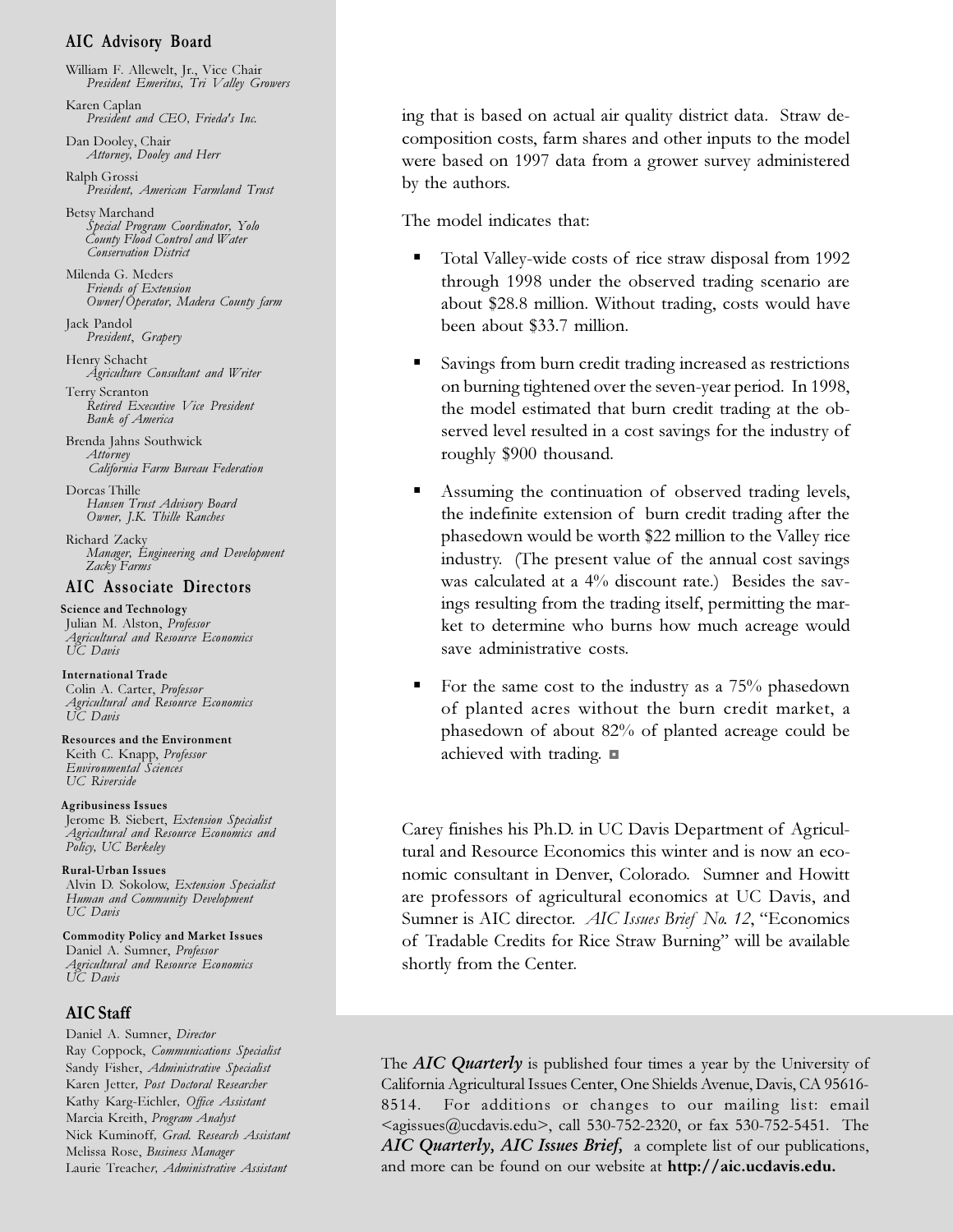### **First Step in Saving Regional Farmland**

In some parts of California, agriculture and open space still provide immense economic, environmental, and quality of life benefits even in the face of an expanding metropolis. In these areas, maintaining farmland pays off for both city people and their rural neighbors. The six counties of the lower Sacramento Valley (El Dorado, Placer, Sacramento, Sutter, Yolo and Yuba) are one of these crucial regions.

A coalition of business, agricultural and environmental interests (the Green Valley Initiative) is studying alternatives for open space conservation in the Sacramento region, and the first step in the process is to understand the forces shaping local agriculture. With this in mind, the Center provided background information for a joint workshop at UC Davis in February organized by Associate AIC Director Al Sokolow. Results will published under the title "Agriculture in the Sacramento Region: Commodities, Farm Value, Markets, Land, Policies.

The publication, still in the editing/review process, briefly summarizes the workshop and provides detailed background information on:

- Commodities and farm production values in the Sacramento region.
- Farm commodity export markets.
- <sup>n</sup> Farmland and land use trends in the region, including maps.
- Farmland protection policies.

Among the points made by speakers at the workshop:

We must treat this as a long-run quality of life issue, rather than just holding open space for future urbanization."-Gail Ervin, co-chair, Green Valley Initiative.

I think most owners of our best farming soils don't link their land with today's market values. They are looking forward to values 100 years from now."—Dave Scheuring, walnut grower and president of Yolo Land Trust.

In the Sierra foothill counties, most new urban development is coming on non-irrigated grain land, grazing land and other low-density rural acreage...in Yolo County, urban growth is taking place on some of California's best quality farmland..."—Greg Poseley, Farmland Mapping and Monitoring Program, California Department of Conservation.

One way to deal with both public and private interests is to reframe agriculture as another form of environmental management. If environmental outcomes are viewed as commodities, we could find a way to attach a public value, and buy those outcomes. This would allow farmers to contribute permanent or semi-permanent open space."—Al Medvitz, Solano County sheep and dryland farmer.

### **AIC Reports at AAAS**

AIC work was featured in two sessions of the American Association for the Advancement of Science (AAAS) meeting held in Washington, D.C. in February.

### **Organic market is growing**

 Although sales of organic foods still account for only about 1% of total food purchases, they are booming at a rate of 20% yearly. About 10% of consumers now regularly buy organic food, and the potential market is half of all consumers, according to a paper delivered by Karen Klonsky, UC Davis Department of Agricultural and Resource Economics. The market's rapid growth rate reflects food safety and environmental concerns by consumers. Future growth of organic sales and numbers of commodities marketed, Klonsky said, will depend on regulation and consumer acceptance as well as the entry of mainstream producers, manufacturers and retailers into the organic market. The AIC will update data on California's organic agriculture industry to 1998,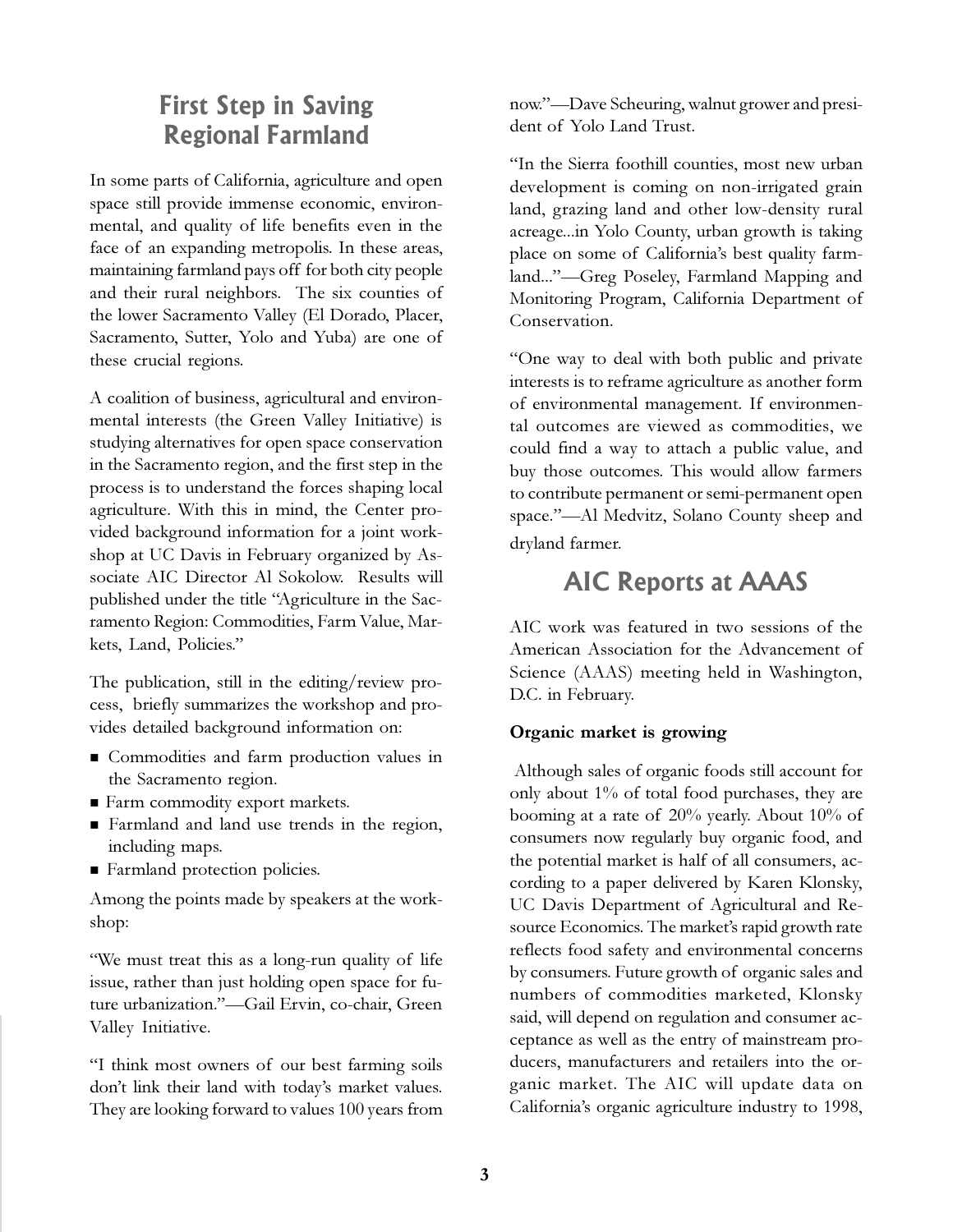in a forthcoming publication by Klonsky. Still available from AIC is her previous "Statistical Review of California's Organic Agriculture, 1992- $95."$ 

#### **Keys to ending global hunger**

 Increased global productivity, open markets and economic growth seem to be essential to end hunger among the world's poorest populations, AIC Director Daniel Sumner said in concluding a panel at the AAAS conference. Seven panelists, including Associate Professor Scott Rozelle, also of Agricultural and Resource Economics, UC Davis, took part in the panel titled "Food Security: The Contributions of International Trade and Policy." The economists and agricultural scientists discussed (1) whether international market forces can protect resources and increase productivity to meet future global food needs and (2) whether policy-makers should be concerned with the potential conflict between national and global food security. Sumner and Professor Shu Geng, Agronomy and Range Science, UC Davis, organized the panel. Rozelle's talk was based in part on work presented at the AIC cosponsored China trade symposium held last summer. (See draft research papers on the AIC website.)  $\blacksquare$ 

### **Ag Labor Meeting is Slated May 4**

The third annual Agricultural Labor and Employment Summit will be held Thursday, May 4, 8:00 a.m. to noon in the Garden Ball Room, Harris Ranch, I-5 and 198, Coalinga.

Speakers will be attorneys Michael Saqui and Mark Hanna; Ray Madrigal of the CHPs SAFE Program; Gil Molina, U.S. Wage Hour Officer; and George Daniels of Farm Employers Labor Service (FELS). Among other topics, they will discuss (1) the Social Security mismatch dilemma, (2) farmworker transportation liability and new rules, and (3) changes in overtime, sick leave administration and new hire reporting. Sponsoring organizations are the CSU Fresno Center for Ag Business; AgSafe; the law firm Barsamian, Saqui and Moody; FELS; and the UC Agricultural Personnel Management Program.

To pre-register, send name(s), firm/organization, address, and phone number to CSUF Center for Ag Business, 2910 E. Barstow Ave., M/S OF115, Fresno, CA 93740-8009. The fee for sponsoring members is \$30, payable to "CSUF Foundation." Registration after April 28 is \$5 more. For information, call (559) 278-4405.  $\blacksquare$ 

### **E-Commerce Poses Challenge to Ag**

A new generation of entrepreneurs is driving agriculture and agribusiness into the uncharted rapids of e-commerce. Like white-water rafting, this new development is exciting but not entirely under control, rewarding for those who stay on board, and a problem for those who can't hold on. But e-commerce is not a spectator sport and farmers and agribusinesses may not have the option to sit on the side and watch.

Rolf A.E. Mueller, professor at the University of Kiel, Germany, who is an AIC collaborator on issues of the Internet and agriculture, reports on a forum: E-Commerce: The Net Effect on Agribusiness." Organized in February by Iowa State University's Center of Agricultural and Rural Development, the forum addressed key questions about emerging e-commerce: What are the impacts on the structures of firms and of agriculture itself? Who is capturing the value? What are the implications for agriculture, agribusiness and for rural America? Those are questions that we also are addressing at AIC.

Here are highlights of presentations by speakers from industry and from academia at Iowa State. (For details, visit http://www.agforum.org/ home.html.)

§ Agriculture fits many of the requirements for business-to-business e-commerce, but speed and flexibility are decisive. New market places for farmers and agribusiness com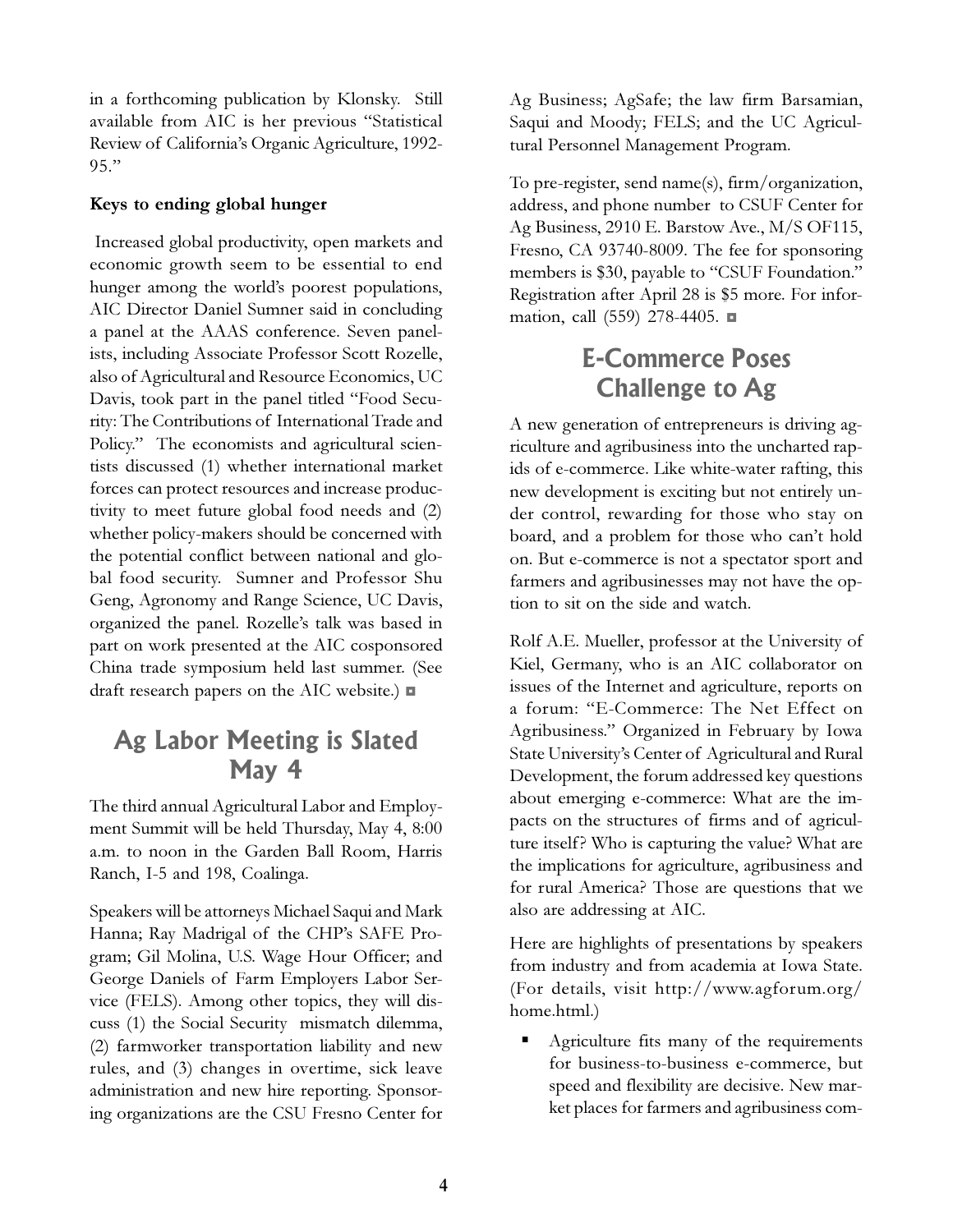panies have been created on the Internet, and some already report sizable turnover and patronage. These agricultural dot-com firms are evidence that e-commerce does not drive all middlemen out of business, but it does loosen long-established relationships between buyers and sellers—and customer retention is a key to success.

- The new economy is not friction-free, but it provides entrepreneurs with new opportunities for smoothing out e-commerce markets. (One nonprofit firm develops and promotes common standards to facilitate ecommerce in agriculture.) However, e-commerce will need fewer intermediaries. Industry representatives agreed that only a small number of players will survive the shakeout that is bound to follow the current rush of new entrants into the agricultural e-commerce industry.
- From the viewpoint of rural sociology, there is concern that e-commerce will accentuate the rural-urban divide and that the rural poor and unskilled, in particular, will be left behind. Speakers warned that e-commerce reduces business opportunities in rural America, as farmers take their business away from local companies.  $\blacksquare$

### **Publication on Exotic Pests and Diseases Now Available**

With global marketing and the World Trade Organization (WTO) remaining in the news as crucial public policy issues, one associated regulatory dilemma is particularly important in California: How can this state continue to play a leading role in world-wide trade and travel and simultaneously guard against foreign pests, and plant and animal diseases?

That problem is one of those addressed by the Center publication Exotic Pests and Diseases: Biology, Economics, Public Policy, which is now off the press. An output of the Center's major project of the same name, the 252-page summary report of a conference held last May, is primarily concerned with biological and economic aspects of current and potential invasive threats. However, it also provides the viewpoints of closely involved regulatory officials such as Richard Rominger, deputy secretary of the USDA, and Isi Siddiqui, trade advisor to the U.S. secretary of agriculture.

Two historic changes have re-shaped the outlook for California's world-renowned state/federal programs that intercept, eradicate or control invading pests and diseases. These changes are old news to frustrated regulators, but not widely enough appreciated by agricultural industry and the public:

- The threat of exotic pests and plant and animal diseases has radically increased in recent decades. The challenge, regulators point out, is todays enormous increase in travel and in international trade, both legitimate and contraband.
- The rules have been changed—in effect, globalized. No longer are WTO members free to arbitrarily restrict imports of suspect products. After GATT's Uruguay Round in 1994, the WTO has required that member countries treat all trading partners equally and the same as domestic producers.

In the concluding chapter of *Exotic Pests and Dis*eases titled "Major Policy Issues and Questions: Perspectives," Siddiqui is quoted: "There's a requirement under WTO which you have to comply with; you can't just say we don't have this pest and so we don't want these agricultural imports. You have to do the risk assessment and all the required analyses. Even if the answer is to not allow certain agricultural commodities to come in, you still have to reach that decision by a thoughtful and legal process. We simply cannot continue doing business as we did before 1994."